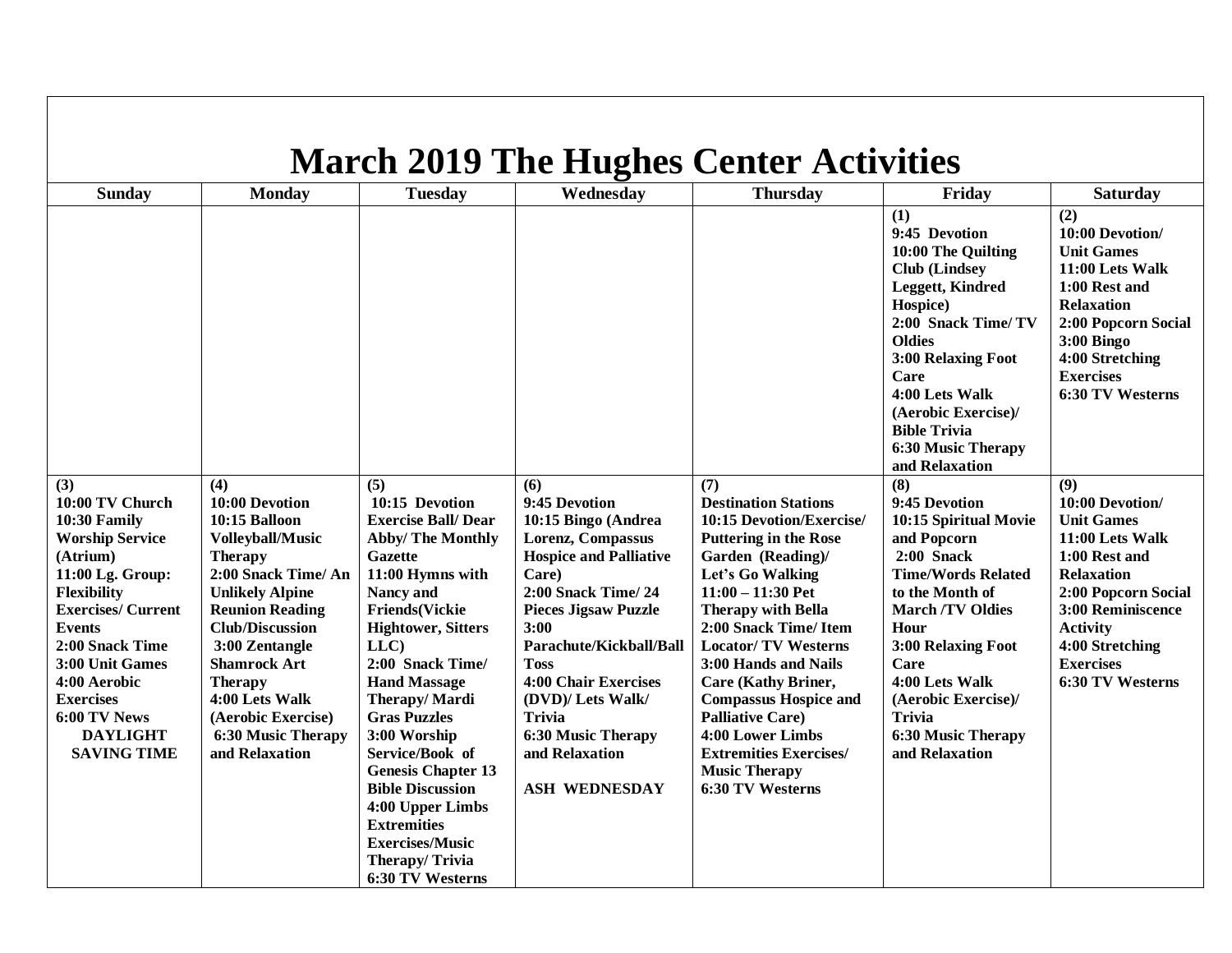|                                                                                                                                                                                                                                                                                          |                                                                                                                                                                                                                                                           | <b>MARDI GRAS</b><br><b>FAT TUESDAY</b>                                                                                                                                                                                                                                                                                                                                                                                   |                                                                                                                                                                                                                                                                                                                                    |                                                                                                                                                                                                                                                                                                                                          |                                                                                                                                                                                                                                                                                  |                                                                                                                                                                                                                                                          |
|------------------------------------------------------------------------------------------------------------------------------------------------------------------------------------------------------------------------------------------------------------------------------------------|-----------------------------------------------------------------------------------------------------------------------------------------------------------------------------------------------------------------------------------------------------------|---------------------------------------------------------------------------------------------------------------------------------------------------------------------------------------------------------------------------------------------------------------------------------------------------------------------------------------------------------------------------------------------------------------------------|------------------------------------------------------------------------------------------------------------------------------------------------------------------------------------------------------------------------------------------------------------------------------------------------------------------------------------|------------------------------------------------------------------------------------------------------------------------------------------------------------------------------------------------------------------------------------------------------------------------------------------------------------------------------------------|----------------------------------------------------------------------------------------------------------------------------------------------------------------------------------------------------------------------------------------------------------------------------------|----------------------------------------------------------------------------------------------------------------------------------------------------------------------------------------------------------------------------------------------------------|
| (10)<br>10:00 TV Church<br>10:30 Family<br><b>Worship Service</b><br>(Atrium)<br>11:00 Lg. Group:<br><b>Flexibility</b><br><b>Exercises/Current</b><br><b>Events</b><br>2:00 Snack Time<br>3:00 Unit<br><b>Games/Art Therapy</b><br>4:00 Aerobic<br><b>Exercises</b><br>6:00 TV News     | (11)<br>10:00 Devotion<br>10:15 Sun catcher<br><b>Art and Craft</b><br>2:00 Cooking with<br>Cathi<br>3:00 Balloon<br><b>Volleyball and</b><br><b>Music Therapy</b><br>4:00 Lets Walk<br>(Aerobic Exercise)<br><b>6:30 Music Therapy</b><br>and Relaxation | (12)<br>10:15 Devotion/<br><b>Exercise Ball/Cross</b><br>Off the Word/<br>March's Art<br><b>Therapy</b><br>11:00 Hymns with<br><b>Nancy and Friends</b><br>(Vickie Hightower,<br><b>Sitters LLC</b> )<br>$2:00$ Snack<br><b>Time/Paint By</b><br><b>Number</b><br>3:00 Gaither's<br><b>Musical (DVD)</b><br>4:00 Upper Limbs<br><b>Extremities</b><br><b>Exercises/Music</b><br><b>Therapy/Trivia</b><br>6:30 TV Westerns | (13)<br>9:45 Devotion<br>10:00 Master's<br><b>Gardener Program</b><br>10:30 Chair Exercise<br>(DVD)<br>2:00 Snack Time/<br><b>Spring Garden Mad</b><br><b>Lib Cognitive</b><br><b>Stimulation Activities</b><br>$3:00$ Bingo<br>4:00 Lets Walk<br>(Aerobic Exercise)<br><b>6:30 Music Therapy</b><br>and Relaxation                | (14)<br>10:00 Devotion<br>10:15 Cooking with<br><b>Sharon</b><br>2:00 Snack Time/ The<br><b>Andy Griffith Show</b><br>3:00 Hands and Nails<br>Care<br>4:00 Lower Limbs<br><b>Extremities Exercises/</b><br><b>Music Therapy</b><br>6:30 TV Westerns                                                                                      | (15)<br>10:00 Devotion<br>10:15 Creativity<br><b>Activities Day (On the</b><br>Wing)<br>$2:00$ Snack<br><b>Time/Easy Does It</b><br><b>Trivia</b><br>3:00 Relaxing Foot<br>Care<br>4:00 Lower Limbs<br><b>Extremities Exercises/</b><br><b>Music Therapy</b><br>6:30 TV Westerns | (16)<br>10:00 Devotion/<br><b>Unit Games</b><br>11:00 Lets Walk<br>1:00 Rest and<br><b>Relaxation</b><br>2:00 Popcorn Social<br>3:00 Bingo<br>4:00 Stretching<br><b>Exercises</b><br>6:30 TV Westerns                                                    |
| (17)<br>10:00 TV Church<br>10:30 Family<br><b>Worship Service</b><br>(Atrium)<br>11:00 Lg. Group:<br><b>Flexibility</b><br><b>Exercises/Current</b><br><b>Events</b><br>2:00 Snack Time<br>3:00 Unit Games<br>4:00 Aerobic<br><b>Exercises</b><br>6:00 TV News<br><b>ST. PATRICK DAY</b> | (18)<br>10:00 Devotion<br>10:15 Balloon<br><b>Volleyball and</b><br><b>Music Therapy</b><br>2:00 Garden Party<br>with Mrs. Sue Berry<br>3:00 Flower Craft<br>4:00 Lets Walk<br>(Aerobic Exercise)<br><b>6:30 Music Therapy</b><br>and Relaxation          | (19)<br>10:15 Devotion/<br><b>Exercise Ball/Word</b><br><b>Search Puzzle Item</b><br>Locator<br>11:00 Hymns with<br><b>Nancy and Friends</b><br>2:00 Snack Time/<br><b>Hand Massage</b><br><b>Therapy</b><br>3:00 Worship<br>Service/Book of<br><b>Genesis Chapter 14</b><br><b>Bible Discussion</b><br>4:00 Upper Limbs<br><b>Extremities</b><br><b>Exercises/Music</b><br>Therapy/Trivia<br>6:30 TV Westerns            | (20)<br>10:00 Devotion<br>10:15 Bingo (Andrea<br>Lorenz, Compassus<br><b>Hospice and Palliative</b><br>Care)<br>2:00 Snack Time/24<br><b>Pieces Jigsaw Puzzle</b><br>3:00 Hymn CD and<br><b>Hymns Books (Sing</b><br>along, on the wing)<br>4:00 Chair Exercises<br>(DVD)/Lets Walk<br><b>6:30 Music Therapy</b><br>and Relaxation | (21)<br>10:00 Devotion<br>10:15 Fun Fitness with<br><b>Assistance (On the Wing)</b><br>2:00 Snack Time/ TV<br>Westerns<br>3:00 Hands and Nails<br><b>Care (Kathy Briner,</b><br><b>Compassus Hospice and</b><br><b>Palliative Care)</b><br>4:00 Lower Limbs<br><b>Extremities Exercises/</b><br><b>Music Therapy</b><br>6:30 TV Westerns | (22)<br>10:00 Devotion<br>10:15 Spiritual Movie<br>and Popcorn<br>2:00 Snack Time/ TV<br><b>Oldies Hour</b><br>3:00 Relaxing Foot<br><b>Care</b><br>4:00 Lets Walk<br>(Aerobic Exercise)/<br><b>Trivia</b><br><b>6:30 Music Therapy</b><br>and Relaxation                        | (23)<br>$10-11:30$<br>Devotion /<br><b>Cognitive-Trivia</b><br>and Table Games<br>1:00 TV Sports/<br><b>Rest &amp; Relaxation</b><br>2:00 Reminiscence<br><b>Activity</b><br>3:00 Bible Jingo<br>4:00 Stretching<br><b>Exercises</b><br>6:30 TV Westerns |